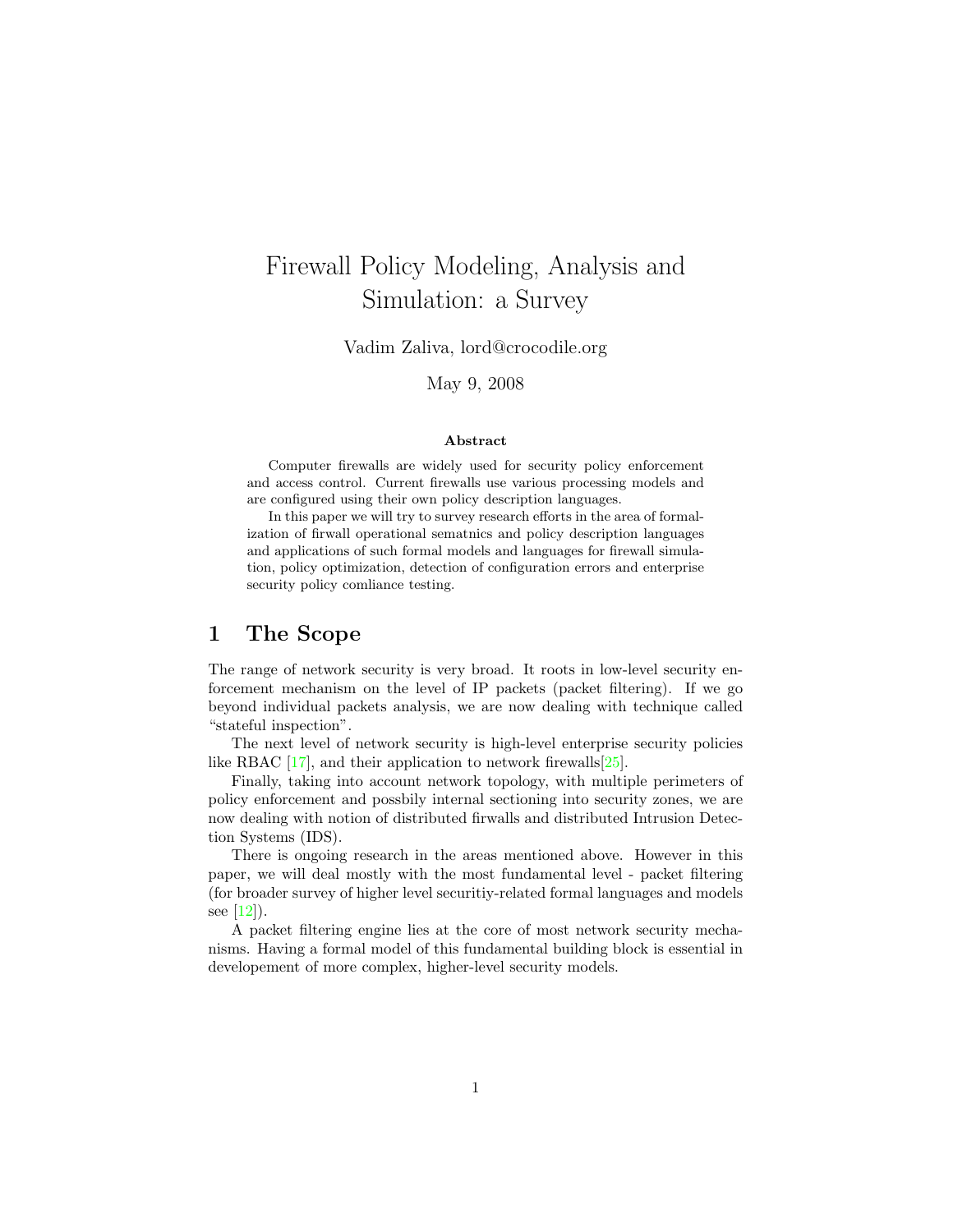## 2 Packet Filtering Defined

#### 2.1 Processing Model

Packet filtering is a core functionality of network firewalls. The main idea is that the firewall resides on a network Node (Host or Router) and inspects all network traffic. Inspection is performed in accordance to network security policy (which we will discuss in detail later). Based on this policy, the firewall makes a decision regarding what action to perform on a given packet. The most commonly performed actions are:

Accept the packet is permitted to pass through

Deny/Drop the packet is silently dropped

Some firewalls allow additional actions, which does not necessarily affect the packet's traversal of the firewall, but are invoked for side effects. Common examples are:

Accounting the packet counter associated with this rule is incremented

Reject the packet is rejected, notyfing the server via ICMP message

The low-level implemenation of packet matching and the algorithms for doing this efficiently are commonly refered to as packet classification problem. It is mostly dealing with performance and resource usage constraints. There is a significant body of research on this subject (For example see:  $[16]$ ,  $[20]$ , $[19]$ ) and although it is closely related to the subject of this article, we will try not to dwell too much on actual matching algorihtms, but rather concentrate on formalization of firewall behavior and the subsequent application of such formalization.

#### 2.2 Policy

The firewll's behavior is controlled by the "Policy". Policy consists of "Rules" (in context of packet routing they also often reffered as "filters"). Each rule constist of condition and action.

Condition describes the criteria used to match individual packets. Action describes the activity to be performed if matches have been made.

Basic conditions consitst of tests, matching individual fields of the packet such as source address, destination address, packet type, etc. In the case of stateful inspection (e.g. via ip\_conntrack module in iptables), connection-related variables like connection state ("established", "related", "new") could be checked. Finally, various system state variables like current time of day, CPU load, or system-wide configuration parameters could be taken into account.

The condition could be viewed as a predicate. Usually, for a packet to match a condition, all tests must be satisfied (logical conjunction).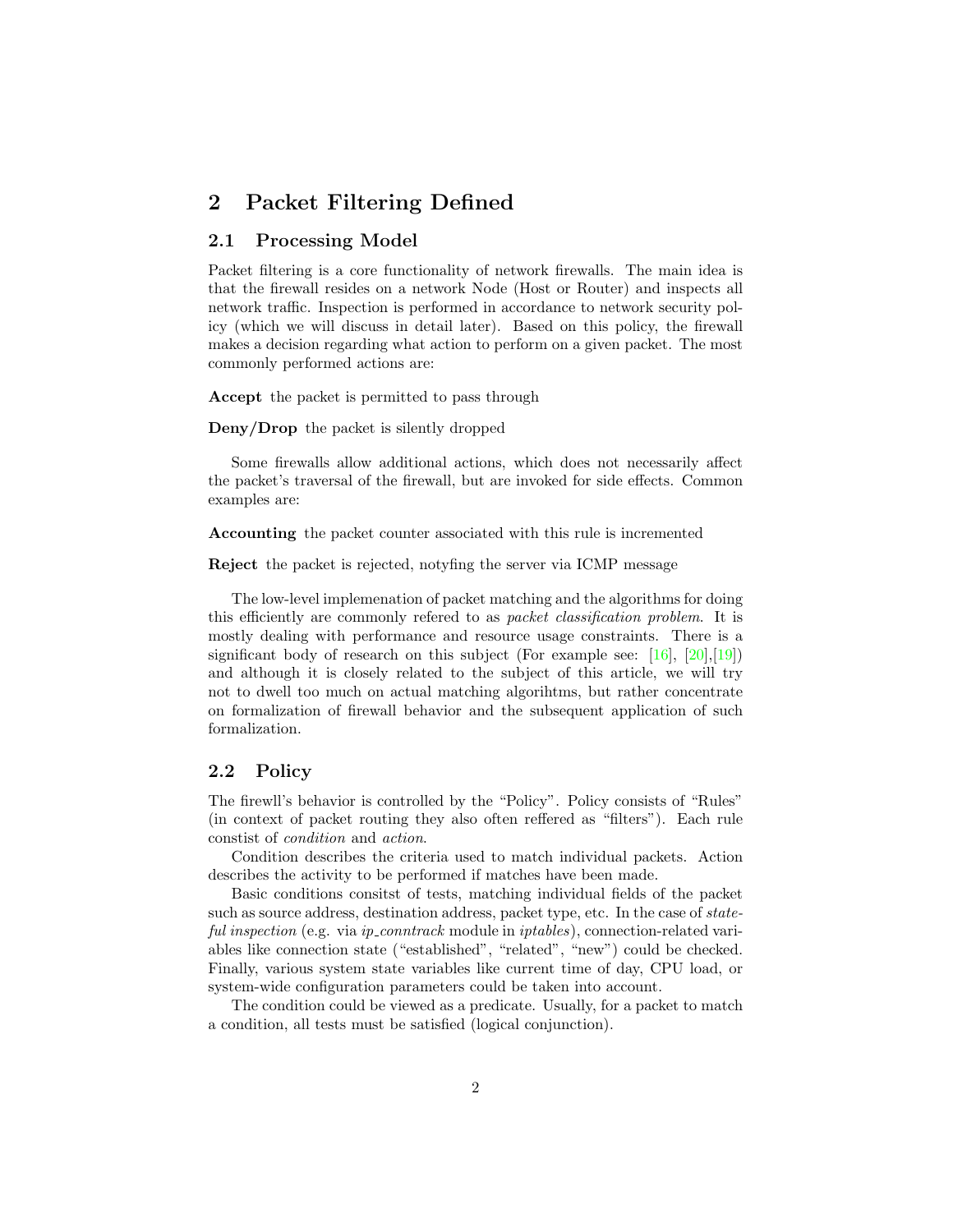The sequence of rules processing differs significantly between varous firewall implementations. There are two common matching strategies:

"single trigger" processing means that an action of the first matching rule will be performed.

"multi-trigger" processing means that all rules will be matched and an action from the last matching rule will be peformed.

Some firewalls like ipfilter support "multi-trigger" policy by default, but allow individual rules to specify quick option which signifies that no further processing should be done on matched packet.

Some firewall like iptables have even more complex processing logic, which allows for branching by organizing rules in into chains and providing special actions to redirect control from from one chain to another.

Hari [\[23\]](#page-9-1) mentions another interesting strategy, where each of the filter fields are assigned priorities and the filter with the most specific matching field with the highest priority is selected. This allows, for example, in packet matching to give a highest priority to match based on the source IP rather than on destination IP.

### 3 Formal Models

One direction of research is the definition of special high-level languages (sometimes graphical) to describe firewall policy. In such languages, the policy representation is translated to the native policy description language of an actual firewall platform. Examples are: Firewall Builder [\[35\]](#page-10-0), HLFL [\[1\]](#page-7-0), FLIP[\[36\]](#page-10-1), Firmato  $[7]$ , INSPECT $[2]$ , XACML $[18]$ . Some of these languages allow you to describe the policy of a single firewall, while others allow you to define an organization security policy which is translated to policy files for multiple firewalls.

The research in this area is fragmented. A single, generaly accepted mathematical model describing firewall policies is yet to emerge. Belowe we hightlight some of the work in this area:

Ehab S. Al-Shaer and Hazem H. Hamed  $[4], [5]$  $[4], [5]$  $[4], [5]$  use fixed rule structure, they call "5-tuple filter": order,protocol,src\_ip,src\_port,dst\_ip,dst\_port,action

In order to formally model firewall policy, these researchers start by defining the relationship between rules in the policy. Then they define the following relations between two rules: "completely disjoined", "exactly matched", "inclusively matched", "partially disjoing", "correlated".

Next Al-Shaer and Hamed prove that these relaionships are distinct and that their union represents the universal set of relaions between any two k-tuple filters in a firewall policy.

The policy is represented as a single-rooted tree, where each node represents a field of a filtering rule and each branch at this node represents a possible value of the associated tree. An example of such a tree taken from [\[4\]](#page-7-3) is shown at Figure [1](#page-3-0)

Hari et al. [\[23\]](#page-9-1) consider a much simpler packet filtering model, where each filter is k-tuple  $(F[1], F[2], \ldots, F[k])$  and where each field  $F[i]$  is a prefix bit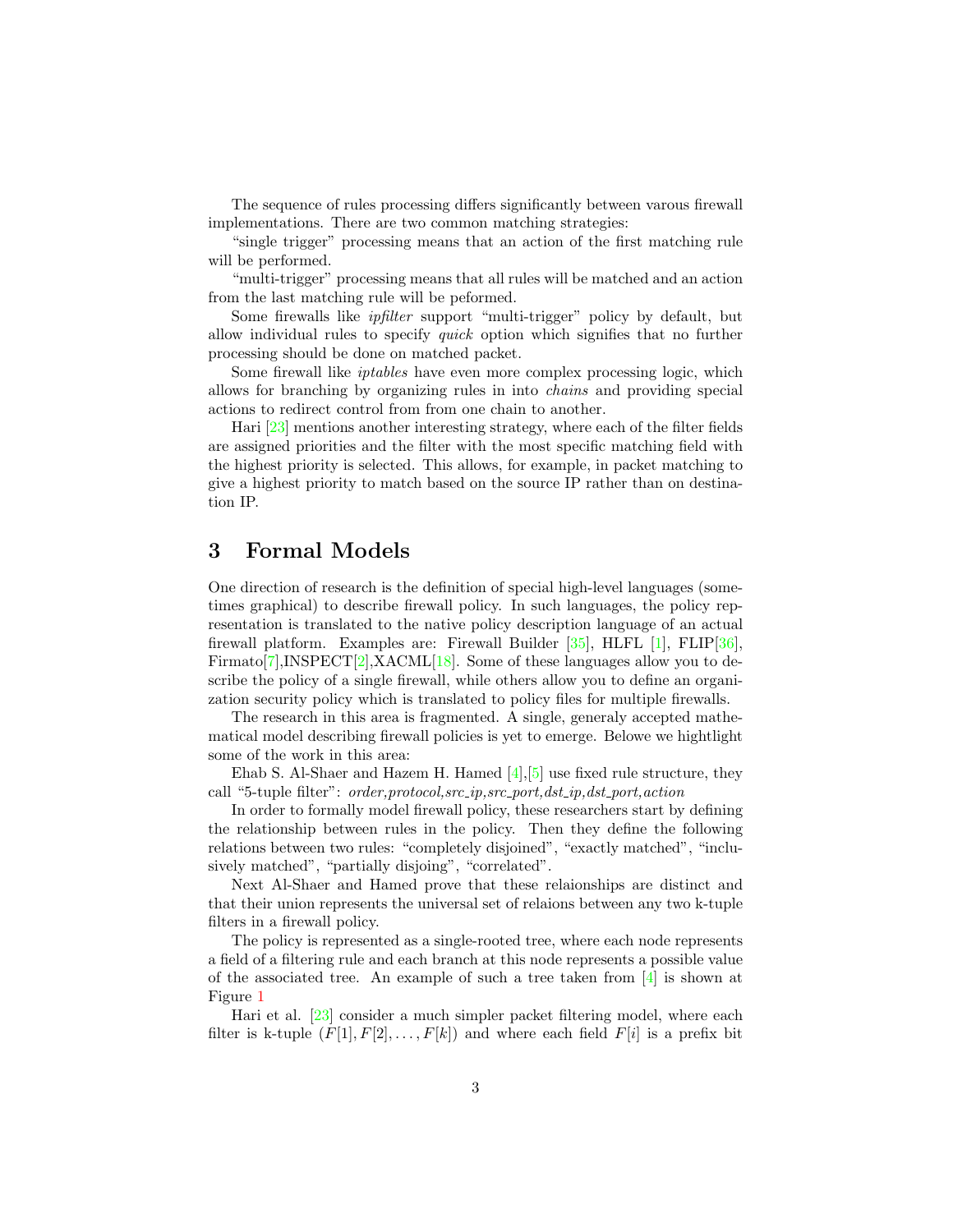Firewall Policy Advisor



<span id="page-3-0"></span>Figure 2. The policy tree for the firewall policy in Figure 1

Figure 1: Example of policy representation as a tree

string. This model could be used not only in firewalls, but also for routing. Note that all matching is done only by matching prefix bit strings. However, as shown in [\[30\]](#page-9-2) it is always possible to represent a subrange of  $[0, 2<sup>k</sup>]$  as at most 2k prefixes.

The chosen models have an interesting property, on which they base their algorithms:

If filter fields are prefix fields, then each field of a filter is either a strict subset of, or equal to, or a strict superset of, or completely disjoint from the corresponding field in any other filter. In other words, it is not possible to have partial overlaps of fields. Partial overlaps can only occur when the fields are arbitrary ranges, not prefixes.[\[23\]](#page-9-1)

Using that property, they propose to solve a filter conflict problem by reordering as cycle elimiation problem in directed graph.

There are some efforts related to analysis of firewall plolicies, using machine reasoning techniques. In particular, in [\[15\]](#page-8-6) describes Expert System built using Constraint Logic Programming (CLP). Considering each rule as 6-tuple or ranges along with action taken ("permit" or "deny"), the system represents them as constraints on the 6-dimensional packet space. Each rule is a 6-dimensional hypercube.

Capretta et al. in  $[9]$  using  $Coq[8]$  $Coq[8]$  proof assistant to detect conflicts in firewall policies. Their "conflict" definition is two rules for which exists a request for which they give an opposit action (only *accept* and *deny* actions are considered). Then they proceed to proove formally soundness and completeness to establish the correctness of their algorithm.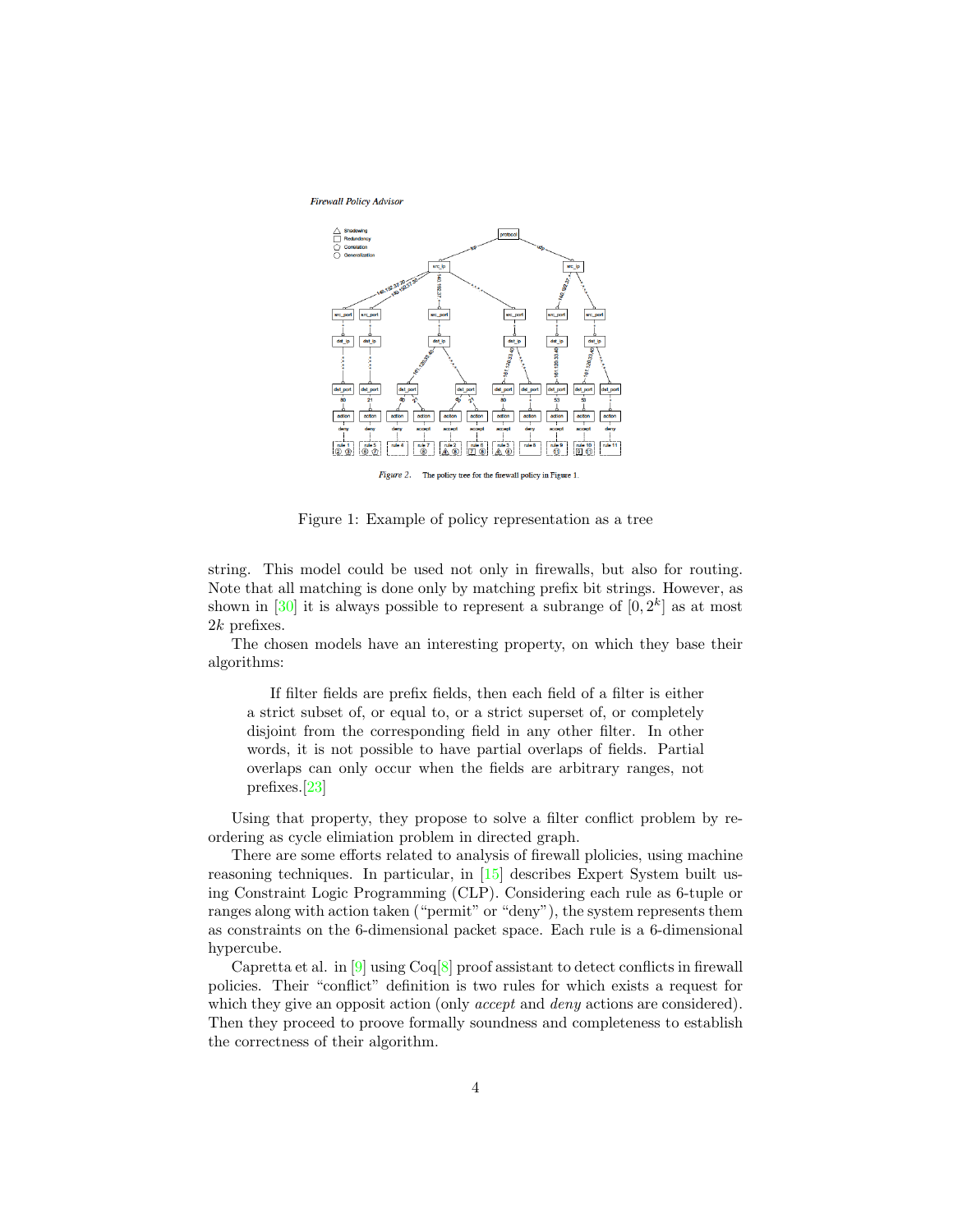Another approach to policy modeling is using geometric interpretation. For example, Eppstein<sup>[\[14\]](#page-8-8)</sup> suggests that each rule could be represented as a collection of d-dimensional ranges  $[l_i^1, r_i^1] \times \ldots \times [l_i^d, r_i^d]$ , an action  $A_i$  and priority  $p_i$ . Similarly, each packet can be viewed as a d-dimensional vector of values  $[P_1, \ldots, P_d]$ . A filter i applies to packet if  $P_j \in [l_i^j, r_i^j]$ . Epspstein proceeds to formally define packet classification problem and filter conflict detection problem using this geometrical abstraction and suggests algorithms for solving them.

The *multidimensional range searching* problem from computational geometry is related to the filter conflict detection problem. Multiple algorithms exist to solve this problem, surveyed in  $[26]$ . In particular, as mentioned in  $[23]$ , Edelsbrunner [\[11\]](#page-8-9) has proposed an algorithm which in the worst case can solve this problem in  $O((\log(N))^{2k-1} + R)$  where N is number or k-dimensional rectangle boxes and  $R$  is number of boxes intersecting the query box.

Unfortunately, the filter conflict problem is somewhat different from the multi-dimensional rectangle intersection problem. While a filter contained inside another filter (a filter that is more specific than the other in all fields) is not a conflict, the corresponding rectangles are considered intersecting in the geometric framework. Thus, the number of rectangle intersections  $R$  can be much bigger than the number of filter conflicts C. Secondly, even for modest values of  $N$  and  $k$ , the worst-case time and space bound guaranteed by this data structure are hopelessly bad. For instance, when  $N = 10,000$ and  $k = 4$ , the algorithm guarantees a worst-case search cost of  $13^{7} = 62748517$ , meaning that it is no better than a linear search through the filters.[\[23\]](#page-9-1)

Guttman[\[21\]](#page-8-10) et al. describe group of network security related problems and modeing frameworks that lead to their solutions:

We focus the modeling work on representing behavior as a function of configurations, and predicting the consequences of interactions among differently configured devices.[\[21\]](#page-8-10)

While Guttman et al. cover both packet filtering firewalls and IPSec gateways, Uribe et al.  $[31]$  build upon their work, extending it by including specifications and requirements for Network Itrusion Detection Systems (NIDSs).

Yuan et al. in  $FIREMAN[34]$  $FIREMAN[34]$  are one of few researches who go beyond a simple linear policy model and consider what they call *Complex Chain Model*, covering more complex policy organization similar to one implemented in popular Linux firewall Netfilter. They also introduce the notion of  $\Lambda CL$  Graph, formed by a combination of multiple ACLs accross the trajectory of the packet. Using this graph they provide some analysis of anomalies in distributed firewall configuration.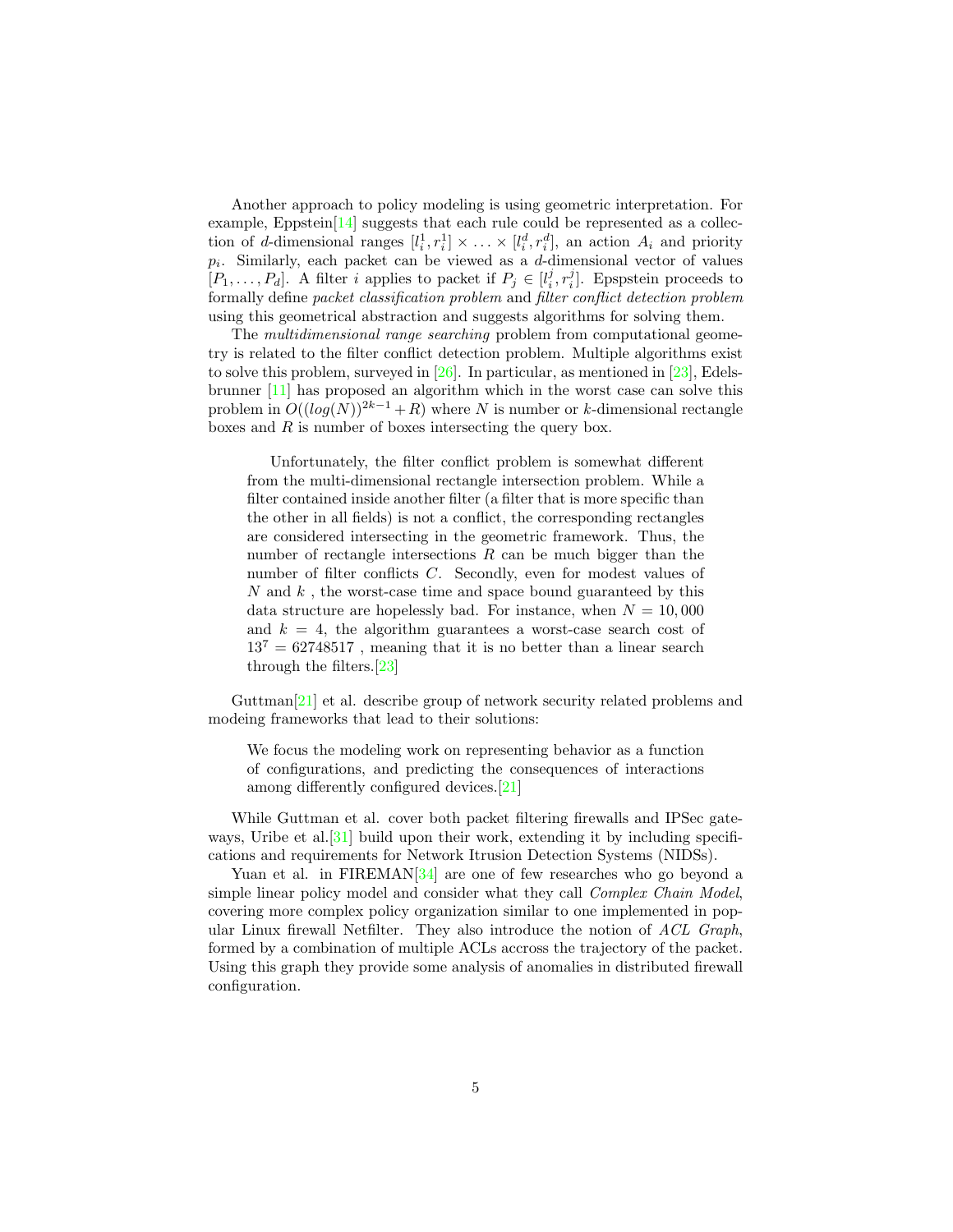### 4 Applications

### 4.1 Shadowing, Redundancy and Anomaly Detection

Some studies  $[19]$  show that  $15\%$  of rules in real-life policies might be redundant. More formal definition of shadowing and redudancy, from [\[10\]](#page-8-11) are:

**Definition 1.1** Let R be a set of filtering rules. Then R has shadowing iff there exists at least one filtering rule, Ri in R, which never applies because all the packets that Ri may match, are previously matched by another rule, or combination of rules, with higher priority in order.

**Definition 1.2** Let  $R$  be a set of filtering rules. Then  $R$  has redundancy iff there exists at least one filtering rule, Ri in R, such that the following conditions hold:  $(1)$  Ri is not shadowed by any other rule; (2) when removing Ri from R, the filtering result does not change.

In [\[10\]](#page-8-11) the authors present (with formal proofs of correctness) algorithms for shadowed and redundant rules detection and removal. However, their algorithms are using simplified firewall model with only "single trigger" processing strategy and just two possible actions: accept and deny. The authors do not go into exact semantics of rule conditions matching, treating them as an conjunctive set of opaque condition attributes.

In [\[4\]](#page-7-3) the authors identify four firewall policy anomalies: "shadowing anomaly", "correlational anomaly", "generalization anomaly" and "redundancy anomaly" along with the algorithm to detect any of these anomalies.

In [\[5\]](#page-7-4) they extend their anomaly-detection algorithms to configuration, consisting of multiple firewalls. They provide format definition of various Inter-Firewall Anomalies and propose algorithms for their detection.

Baboescu [\[6\]](#page-7-6) suggest an optimized conflict detection algorithm, which while based on a known Bit Vector approach, is showing order of magnitude improvement compared to previous work.

Qian et al. in [\[29\]](#page-9-6) introduce ACLA framework which includes algorithms, allowing it to:

detect and remove redundant rules, discover and repair inconsistent rules, merge overlapping or adjacent rules, map an ACL with complex interleaving permit/deny rules to a more readable form consisting of all permits or denies, and finally compute a meta-ACL profile based on all ACLs along a network path.[\[29\]](#page-9-6)

They present set of formal *rule relation* definitions: "intersect", "contain", "overlap", "disjoin", "adjacent", "inconsistent" and "redundant".

Gouda and Liu in [\[27\]](#page-9-7) analyze rule redundancy problem. They introduce the notion of upward redundant rules and downward redundant rules (with formal definition). They offer algorithms for identification of redundant rules using firewall decision tree.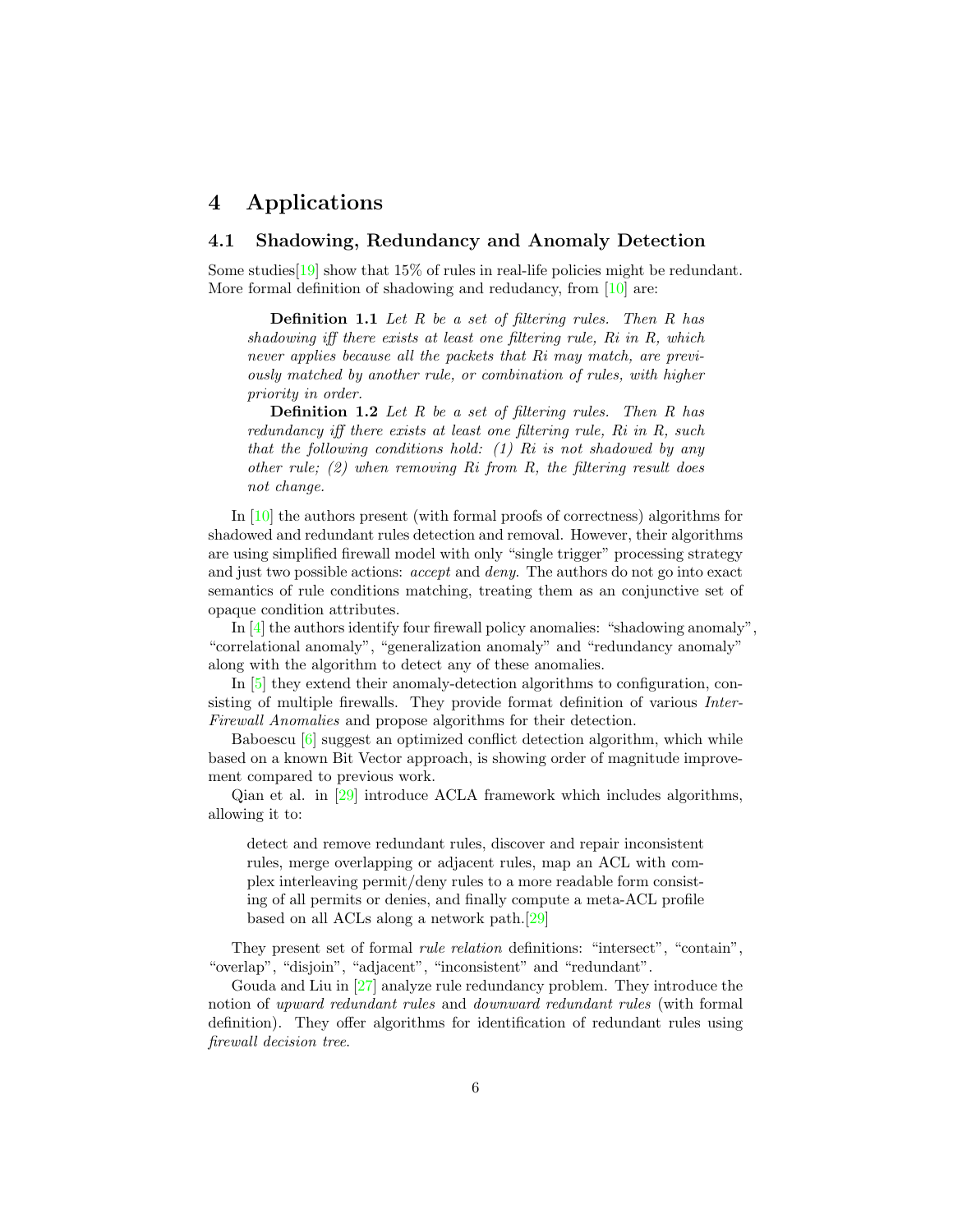### 4.2 Firewall Simulation

Being able to simulate firewall behavior is important for security audit, testing and policy debugging. In order to simulate a physical firewall one needs to implement a model of security policies provided by this firewall and put it in the context of the (simulated) network environment (network topology,routing tables, addresses, etc.). Firewall simulation requires building well-defined formal model of the firewall and seeding it with actual policy files. Some work in this direction was done in context of  $Fang[28]$  $Fang[28]$  and Lumeta Firewall Analyzer [\[33\]](#page-9-9) projects.

Expert System described in [\[15\]](#page-8-6) allows one to analyze policy by asking queries like "From which sources are packets to this destination are permitted?" or "What rules permit packets from this network?". The knowledge base could be easily extended with new rules.

ACLA [\[29\]](#page-9-6) also have simulation capabilities which allow us to answer queries like "What are all the permitted traffic from  $src = X$  to  $dest = Y$ ?" or "Will traffic flow with  $src = X$ ,  $dest = Y$ ,  $protocol = TCP$ ,  $port = 80$  be permitted?".

FIREMAN[\[34\]](#page-9-5) is a static analysis toolkit for firewall modeling and analysis using static analysis and symbolic model checking techniques. The policy modelling is implemented using Binary Decision Diagrams (BDDs).

### 4.3 Policy Optimization

Policy optimizaton is important area of research. While individual rules are quite simple, they have to match huge amounts of packets in real time and performance becomes key. Some researchers suggest that the distrbution of traffic volume produced by different rules is very uneven (20% of the flows last 5 seconds or more and carry about 60% of total traffic)[\[22\]](#page-9-10). So optimizing rule matching order based on rule sequencing promises very substantial perfomrance benefits. In [\[22\]](#page-9-10) Hamid et. al. the authors prove that optimal firewall rule ordering is an NP-complete problem.

There are multiple algorithms and techniques suggested in the literature (e.g. Content Addressable Memory, Tuple Space Search, Fat Inverted Segment Trees, Recursive Flow Classification, etc), see [\[19\]](#page-8-4) for a survey.

#### 4.4 Testing

Vigna [\[32\]](#page-9-11) describes the formal foundation of firewall "white-box" testing based on formal models. Jurgens has also done some related work [\[24\]](#page-9-12) using CASE tools. The main challenge of this kind of testing is that in addition to firewall policy, one needs to have a model of related network topology to generate and run meaningful tests.

In [\[13\]](#page-8-12) the authors present an automated testing toolkit to test firewall implementations which automatically generates both policy and test data.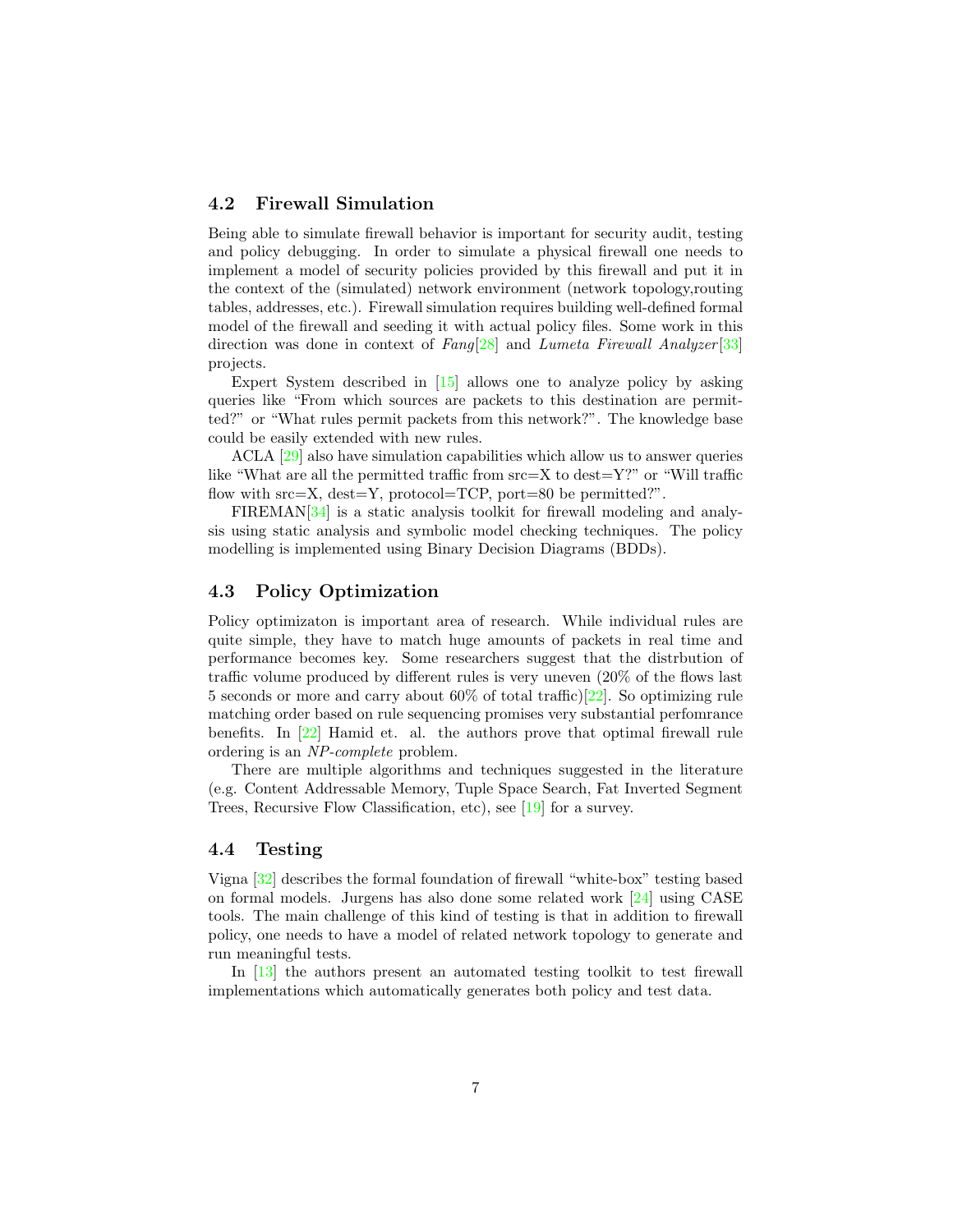### 5 Future Research Directions

While the generic packet classficiation problem is well studied, most models consider a simple ordered set of rules, usually with "single trigger" semantics. For practical applications, models must be able to deal with more complex processing models implemented in real firewall producs. This includes the "multitrigger" processing model, as well as more complex, branching models like the "chains"-based one used in NetFilter. Perhaps some of these models could be transformed to a more simple "ordered set of rules" model, but such transformations have yet to be formally defined.

Most policy optimization and anomaly detection algorithms described in the literature only consider "accept" and "reject" actions. However some rules might have actions producing side effects and such rules (along with their triggering order) must be preserved during policy transformation/optimiziation process.

Most models make some assumtions about packet attributes. Some assume that they are bit strings which could be matched via prefixes, some assume them to be continuous numeric ranges, and some assume them to be just a predicates. However, real firewalls provide support for the attributes which can not be easily converted to any of these simple representations. For example, some firwalls allow you check for certain days of week or hours of a day in rules.

### References

- <span id="page-7-0"></span>[1] High level firewall language. http://www.hlfl.org/.
- <span id="page-7-2"></span>[2] Inspect language reference. http://www.security-gurus.de/docs.php.
- [3] Netspoc: a network security policy compiler. http://netspoc.berlios.de/.
- <span id="page-7-3"></span>[4] AL-SHAER, E., AND HAMED, H. Firewall Policy Advisor for anomaly discovery and rule editing. *Integrated Network Management*, 2003. IFIP/IEEE Eighth International Symposium on (2003), 17–30.
- <span id="page-7-4"></span>[5] AL-SHAER, E., AND HAMED, H. Discovery of policy anomalies in distributed firewalls. IEEE INFOCOM  $\frac{1}{4}$  (2004), 2605-2616.
- <span id="page-7-6"></span>[6] Baboescu, F., and Varghese, G. Fast and scalable conflict detection for packet classifiers. Computer Networks 42, 6 (2003), 717–735.
- <span id="page-7-1"></span>[7] Bartal, Y., Mayer, A., Nissim, K., and Wool, A. Firmato: A novel firewall management toolkit. ACM Transactions on Computer Systems (TOCS) 22, 4 (2004), 381–420.
- <span id="page-7-5"></span>[8] BERTOT, Y., AND CASTÉRAN, P. Interactive Theorem Proving and Program Development: Coq'Art: the Calculus of Inductive Constructions. Springer, 2004.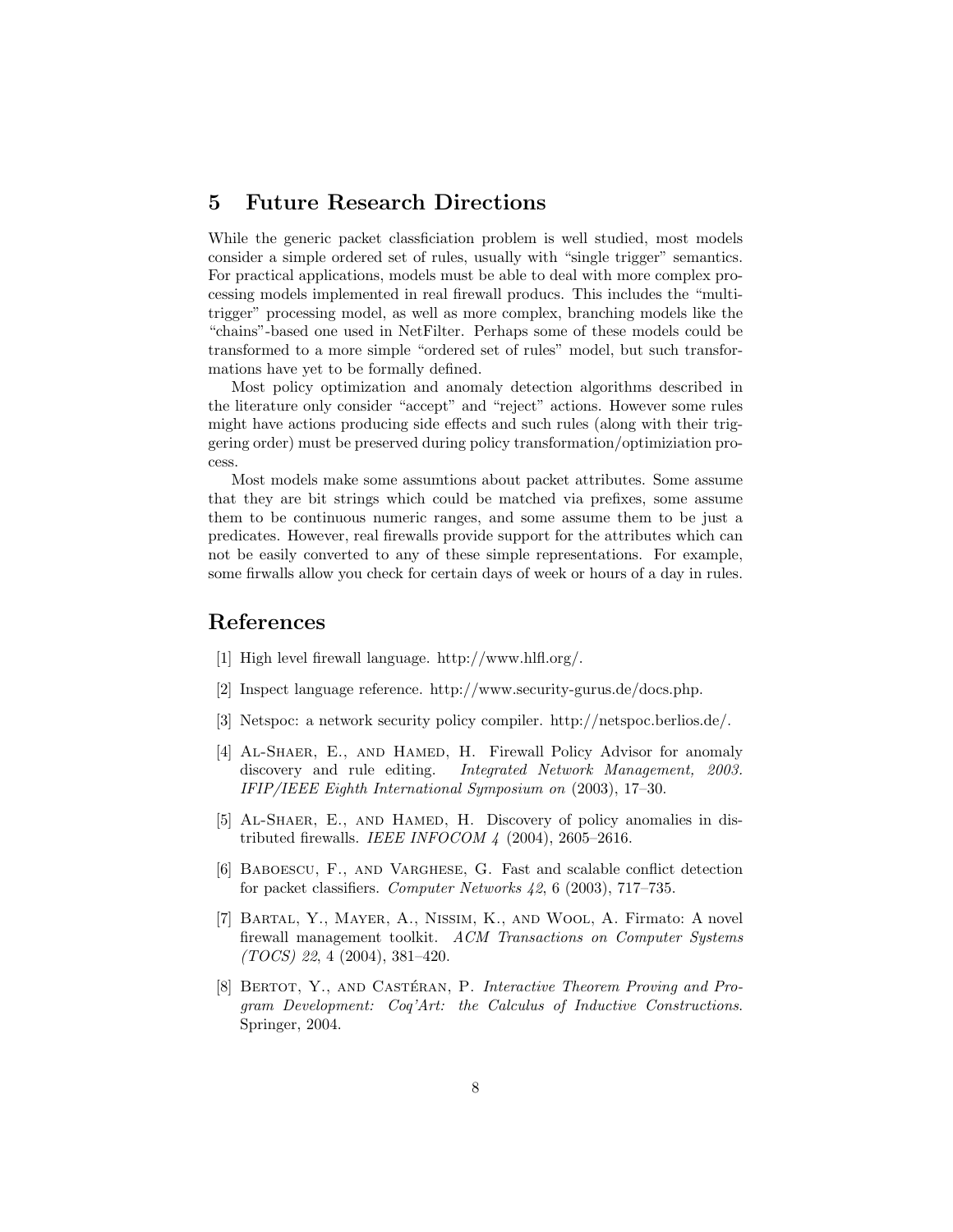- <span id="page-8-7"></span>[9] Capretta, V., Stepien, B., Felty, A., and Matwin, S. Formal correctness of conflict detection for firewalls. Proceedings of the 2007 ACM workshop on Formal methods in security engineering (2007), 22–30.
- <span id="page-8-11"></span>[10] Cuppens, F., Cuppens-Boulahia, N., and Garcıa-Alfaro, J. Detection and Removal of Firewall Misconfiguration. Proceedings of the 2005 IASTED International Conference on Communication, Network and Information Security 1 (2005), 154–162.
- <span id="page-8-9"></span>[11] EDELSBRUNNER, H. A new approach to rectangle intersections part I. International Journal of Computer Mathematics 13, 3 (1983), 209–219.
- <span id="page-8-1"></span>[12] El-Atawy, A. Survey on the Use of Formal Languages/Models for the Specification, Verification, and Enforcement of Network Access-lists. School of Computer Science, Telecommunication, and Information Systems, De-Paul University, Chicago, Illinois 60604 .
- <span id="page-8-12"></span>[13] El-Atawy, A., Samak, T., Wali, Z., Al-Shaer, E., Lin, F., Pham, C., and Li, S. An Automated Framework for Validating Firewall Policy Enforcement. Policies for Distributed Systems and Networks, 2007. POL-ICY'07. Eighth IEEE International Workshop on (2007), 151–160.
- <span id="page-8-8"></span>[14] Eppstein, D., and Muthukrishnan, S. Internet packet filter management and rectangle geometry. Proceedings of the twelfth annual ACM-SIAM symposium on Discrete algorithms (2001), 827–835.
- <span id="page-8-6"></span>[15] ERONEN, P., AND ZITTING, J. An expert system for analyzing firewall rules. Proceedings of the 6th Nordic Workshop on Secure IT Systems (2001), 100–107.
- <span id="page-8-2"></span>[16] FELDMAN, A., AND MUTHUKRISHNAN, S. Tradeoffs for packet classification. INFOCOM 2000. Nineteenth Annual Joint Conference of the IEEE Computer and Communications Societies. Proceedings. IEEE 3 (2000).
- <span id="page-8-0"></span>[17] Ferraiolo, D., Cugini, J., and Kuhn, D. Role-Based Access Control (RBAC): Features and Motivations. Proceedings of 11th Annual Computer Security Application Conference (1995), 11–15.
- <span id="page-8-5"></span>[18] GODIK, S., AND MOSES, T. eXtensible access control markup language (XACML), version 1.0, oasis-xamcl-1.0. pdf, 2003.
- <span id="page-8-4"></span>[19] GUPTA, P. Algorithms for Routing Lookups and Packet Classification. PhD thesis, Stanford University, 2000.
- <span id="page-8-3"></span>[20] Gupta, P., and McKeown, N. Algorithms for packet classification. Network, IEEE 15, 2 (2001), 24–32.
- <span id="page-8-10"></span>[21] GUTTMAN, J., AND HERZOG, A. Rigorous automated network security management. International Journal of Information Security  $\ddot{4}$ , 1 (2005), 29–48.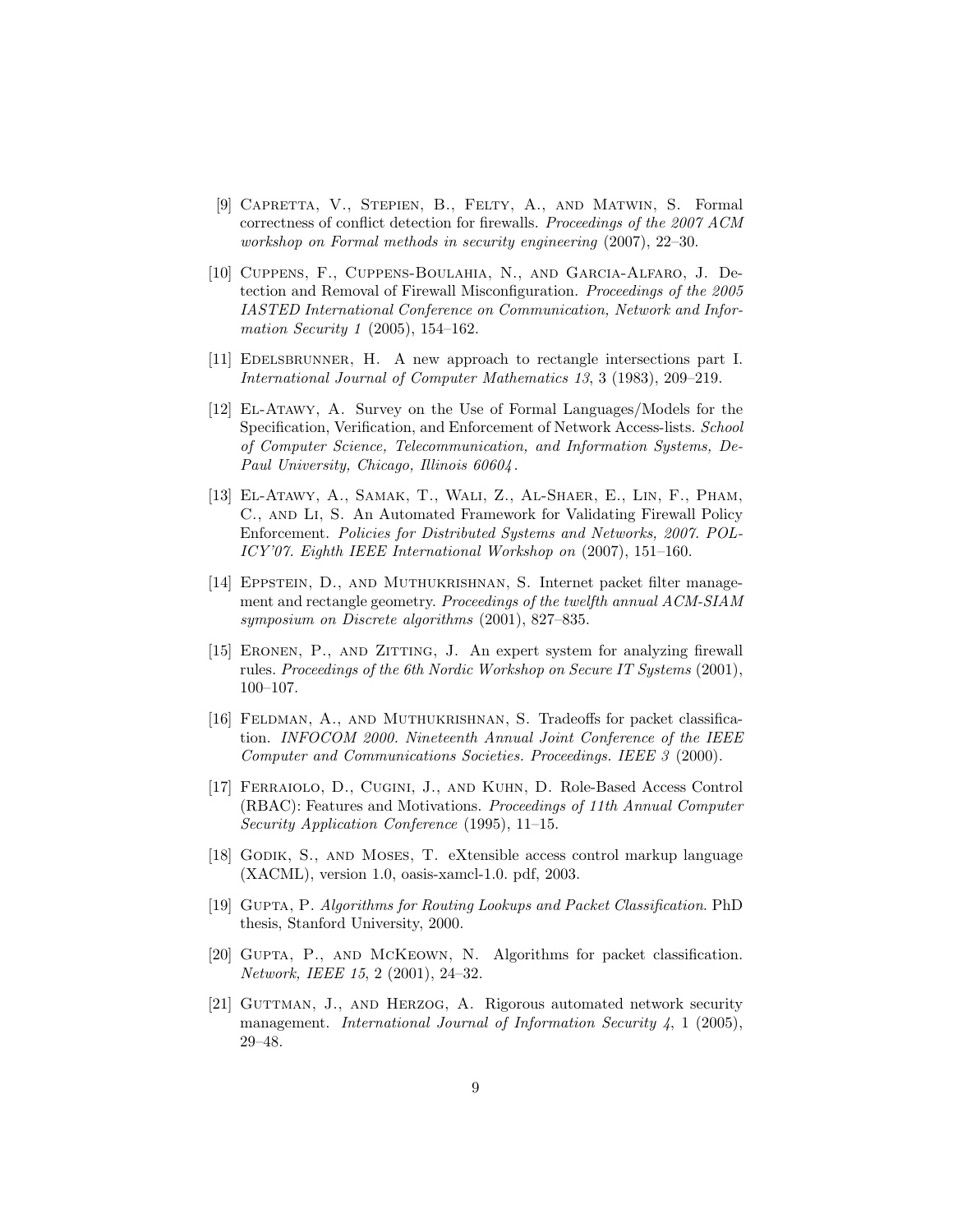- <span id="page-9-10"></span>[22] HAMED, H., AND AL-SHAER, E. Dynamic rule-ordering optimization for high-speed firewall filtering. Proceedings of the 2006 ACM Symposium on Information, computer and communications security (2006), 332–342.
- <span id="page-9-1"></span>[23] HARI, A., SURI, S., AND PARULKAR, G. Detecting and resolving packet filter conflicts. INFOCOM 2000. Nineteenth Annual Joint Conference of the IEEE Computer and Communications Societies. Proceedings. IEEE 3  $(2000).$
- <span id="page-9-12"></span>[24] JURJENS, J., AND WIMMEL, G. Specification-based testing of firewalls. Andrei Ershov 4th International Conference Perspectives of System Informatics(PSI01), 308–316.
- <span id="page-9-0"></span>[25] LABORDE, R., NASSER, B., GRASSET, F., BARRÈRE, F., AND BENZEKRI, A. Network Security Management: A Formal Evaluation Tool based on RBAC Policies. IFIP NetCon2004, 0-387.
- <span id="page-9-3"></span>[26] LIN, M., AND GOTTSCHALK, S. Collision detection between geometric models: A survey. Proc. of IMA Conference on Mathematics of Surfaces 1 (1998), 602–608.
- <span id="page-9-7"></span>[27] LIU, A., AND GOUDA, M. Complete redundancy detection in firewalls. Proc. 19th Annual IFIP Conference on Data and Applications Security (2005).
- <span id="page-9-8"></span>[28] MAYER, A., WOOL, A., AND ZISKIND, E. Fang: A firewall analysis engine.
- <span id="page-9-6"></span>[29] Qian, J., Hinrichs, S., and Nahrstedt, K. ACLA: A Framework for Access Control List (ACL) Analysis and Optimization. Communications and Multimedia Security Issues of the New Century (2001).
- <span id="page-9-2"></span>[30] Srinivasan, V., Varghese, G., Suri, S., and Waldvogel, M. Fast and scalable layer four switching. ACM SIGCOMM Computer Communication Review 28, 4 (1998), 191–202.
- <span id="page-9-4"></span>[31] URIBE, T., AND CHEUNG, S. Automatic analysis of firewall and network intrusion detection system configurations. Journal of Computer Security 15, 6 (2007), 691–715.
- <span id="page-9-11"></span>[32] VIGNA, G. A formal model for firewall testing. Dipartamento di Elettronica Politecnico di Milano.
- <span id="page-9-9"></span>[33] Wool, A. Architecting the Lumeta firewall analyzer. Proceedings of the 10th conference on USENIX Security Symposium-Volume 10 table of contents (2001), 7–7.
- <span id="page-9-5"></span>[34] YUAN, L., MAI, J., SU, Z., CHEN, H., CHUAH, C., AND MOHAPATRA, P. FIREMAN: A Toolkit for FIREwall Modeling and ANalysis. IEEE Symposium on Security and Privacy (2006), 199–213.